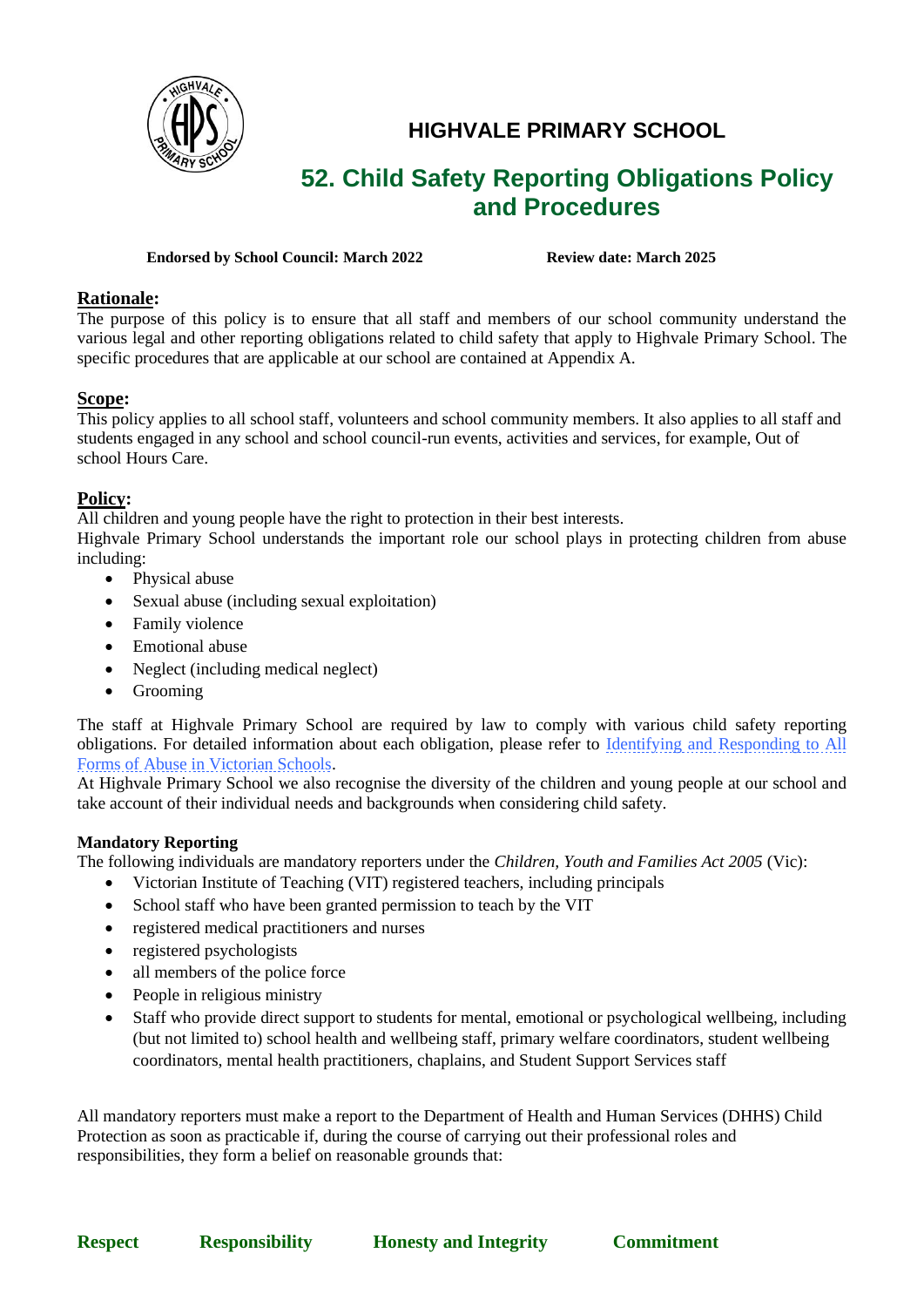- a child has suffered, or is likely to suffer, significant harm as a result of physical abuse and/ or sexual abuse, and
- the child's parents have not protected, or are unlikely to protect, the child from harm of that type.

A mandatory reporter who fails to comply with this legal obligation may be committing a criminal offence. It is important for all staff at Highvale Primary School to be aware that they are legally obliged to make a mandatory report on each occasion that they form a reasonable belief that a child is in need of protection and they must make a mandatory report even if the principal does not share their belief that a report is necessary.

At our school, all mandated school staff must undertake the *Mandatory Reporting and Other Obligations eLearning Module* annually. We also encourage all other staff to undertake this module, even where they are not mandatory reporters.

For more information about Mandatory Reporting see the Department's *School Policy and Advisory Guide*: Protecting Children — [Reporting and Other Legal Obligations](https://www2.education.vic.gov.au/pal/protecting-children/policy).

#### **Child in need of protection**

Any person can make a report to DHHS Child Protection  $(131\ 278 - 24\ 24)$  hour service) if they believe on reasonable grounds that a child is in need of protection.

The policy of the Department of Education and Training (DET) requires **all staff** who form a reasonable belief that a child is in need of protection to report their concerns to DHHS or Victoria Police, and discuss their concerns with the school leadership team.

For more information about making a report to DHHS Child Protection, see the Department's *Policy and Advisory Library*: Protecting Children — [Reporting and Other Legal Obligations](https://www2.education.vic.gov.au/pal/protecting-children/policy) and [Four Critical Actions for](https://www.education.vic.gov.au/Documents/about/programs/health/protect/FourCriticalActions_ChildAbuse.pdf)  Schools: Responding to [Incidents, Disclosures and Suspicions of Child Abuse.](https://www.education.vic.gov.au/Documents/about/programs/health/protect/FourCriticalActions_ChildAbuse.pdf)

At Highvale Primary School we also encourage all staff to make a referral to Child FIRST when they have significant concern for a child's wellbeing. For more information about making a referral to Child FIRST see the *Policy and Advisory Library*: Protecting Children – [Reporting and Other Legal Obligations.](https://www2.education.vic.gov.au/pal/protecting-children/policy)

#### **Reportable Conduct**

Our school must notify the Department's Employee Conduct Branch (9637 2594) if we become aware of an allegation of 'reportable conduct'.

There is an allegation of reportable conduct where a person has formed a reasonable belief that there has been:

- a sexual offence (even prior to criminal proceedings commencing), sexual misconduct or physical violence committed against, with or in the presence of a child;
- behaviour causing significant emotional or physical harm to a child:
- significant neglect of a child; or
- misconduct involving any of the above.

The Department, through the Employee Conduct Branch, has a legal obligation to inform the Commission for Children and Young People when an allegation of reportable conduct is made.

Our principal must notify the Department's Employee Conduct Branch of any reportable conduct allegations involving current or former teachers, contractors, volunteers (including parents), allied health staff and school council employees.

If school staff become aware of reportable conduct by any person in the above positions, they should notify the school principal immediately. If the allegation relates to the principal, they should notify the Regional Director. For more information about Reportable Conduct see the Department's *School Policy and Advisory Guide*: [Reportable Conduct.](https://www2.education.vic.gov.au/pal/reportable-conduct-scheme/policy)

#### **Failure to disclose offence**

Reporting child sexual abuse is a community-wide responsibility. All adults (ie persons aged 18 years and over), not just professionals who work with children, have a legal obligation to report to Victoria Police, as soon as practicable, where they form a 'reasonable belief' that a sexual offence has been committed by an adult against a child under the age of 16 by another person aged 18 years or over.

Failure to disclose information to Victoria Police (by calling 000 or local police station) as soon as practicable may amount to a criminal offence unless a person has a 'reasonable excuse' or exemption from doing so.

"Reasonable belief" is not the same as having proof. A 'reasonable belief' is formed if a reasonable person in the same position would have formed the belief on the same grounds.

For example, a 'reasonable belief' might be formed when: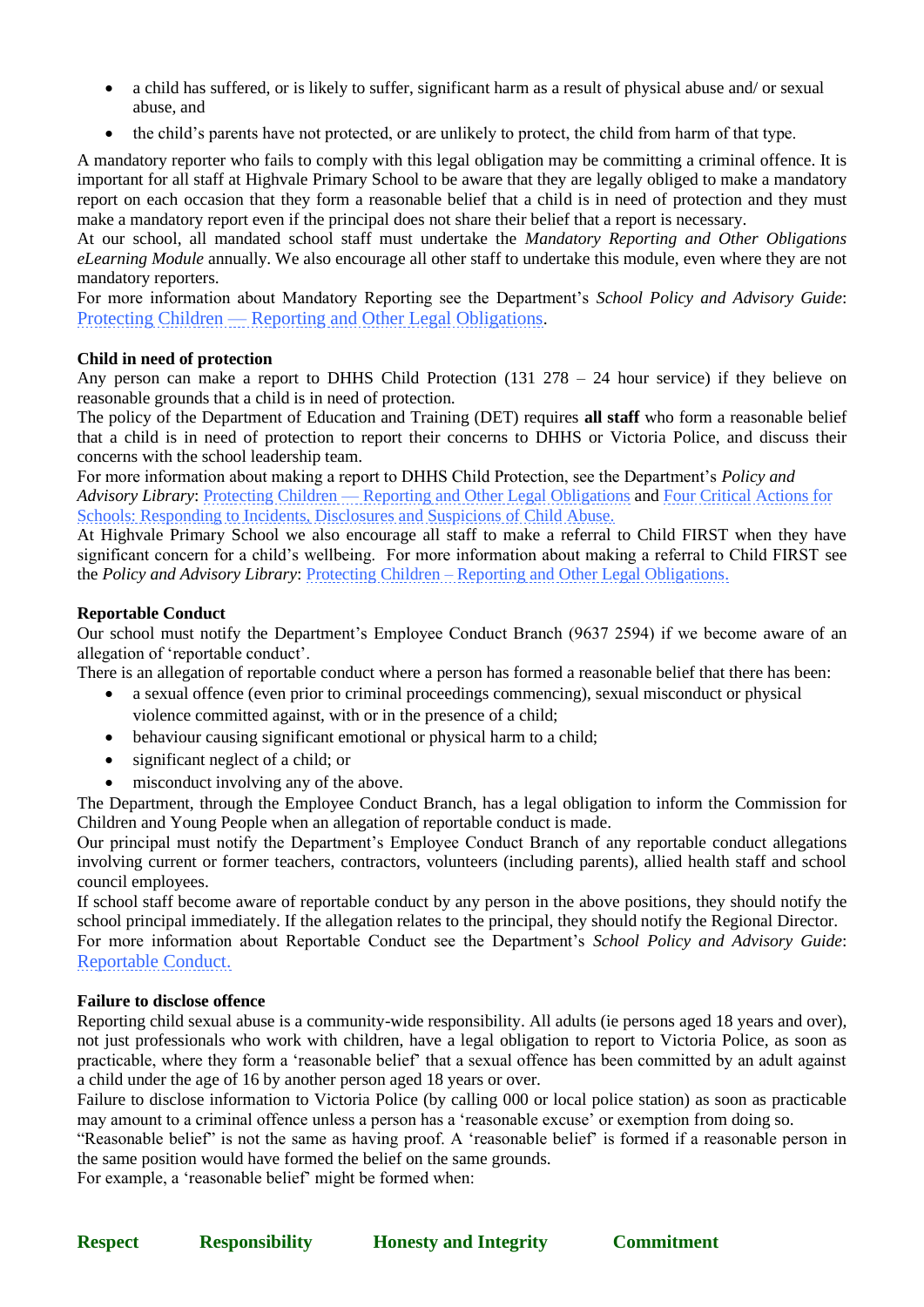- a child states that they have been sexually abused
- a child states that they know someone who has been sexually abused (sometimes the child may be talking about themselves)
- someone who knows a child states that the child has been sexually abused
- professional observations of the child's behaviour or development leads a mandated professional to form a belief that the child has been sexually abused
- signs of sexual abuse leads to a belief that the child has been sexually abused.

"Reasonable excuse" is defined by law and includes:

- fear for the safety of any person including yourself or the potential victim (but not including the alleged perpetrator or an organisation)
- where the information has already been disclosed, for example, through a mandatory report to DHHS Child Protection.

#### **Failure to protect offence**

This reporting obligation applies to school staff in a position of authority. This can include principals, assistant principals and campus principals. Any staff member in a position of authority who becomes aware that an adult associated with their school (such as an employee, contractor, volunteer or visitor) poses a risk of sexual abuse to a child under the age of 16 under their care, authority or supervision, must take all reasonable steps to remove or reduce that risk.

This may include removing the adult (ie persons aged 18 years and over) from working with children pending an investigation and reporting your concerns to Victoria Police.

If a school staff member in a position of authority fails to take reasonable steps in these circumstances, this may amount to a criminal offence.

#### **Grooming**

Grooming is a criminal offence under the *Crimes Act 1958* (Vic). This offence targets predatory conduct undertaken by an adult to prepare a child, under the age of 16, to engage in sexual activity at a later time. Grooming can include communicating and/or attempting to befriend or establish a relationship or other emotional connection with the child or their parent/carer.

## **Further information**

For more information about these offences and reporting obligations see: [Protecting Children —](https://www2.education.vic.gov.au/pal/protecting-children/policy) Reporting and [Other Legal Obligations.](https://www2.education.vic.gov.au/pal/protecting-children/policy)

## **Implementation**

## Related Policies and Further Information:

The Child Safety Policy should be read in conjunction with the *Highvale Primary School Purpose statement a*nd the following school policies:

- *37 Child Safe*
- *Statement of Commitment to Child Safety*
- *2 HPS Student Engagement and Wellbeing*
- *3 Professional Learning*
- *6 Privacy*
- *8 Concerns and Complaints*
- *10 Volunteers*
- *11 Photography and Filming*
- *12 Working with Children Check*

## **Responsibility and Evaluation:**

This policy will be reviewed every 3-4 years.

# **Appendices:**

Appendix 1 – Child Safety Reporting Procedures at Highvale Primary School

- *17 Risk Management*
- *18 eLearning*
- *21 Onsite Supervision of Students*
- *28 HPS Mandatory Reporting*
- *20 Duty of Care*
- *33 Bullying and Harassment*
- *35 Communications Procedures and Schedule*
- *36 External Providers*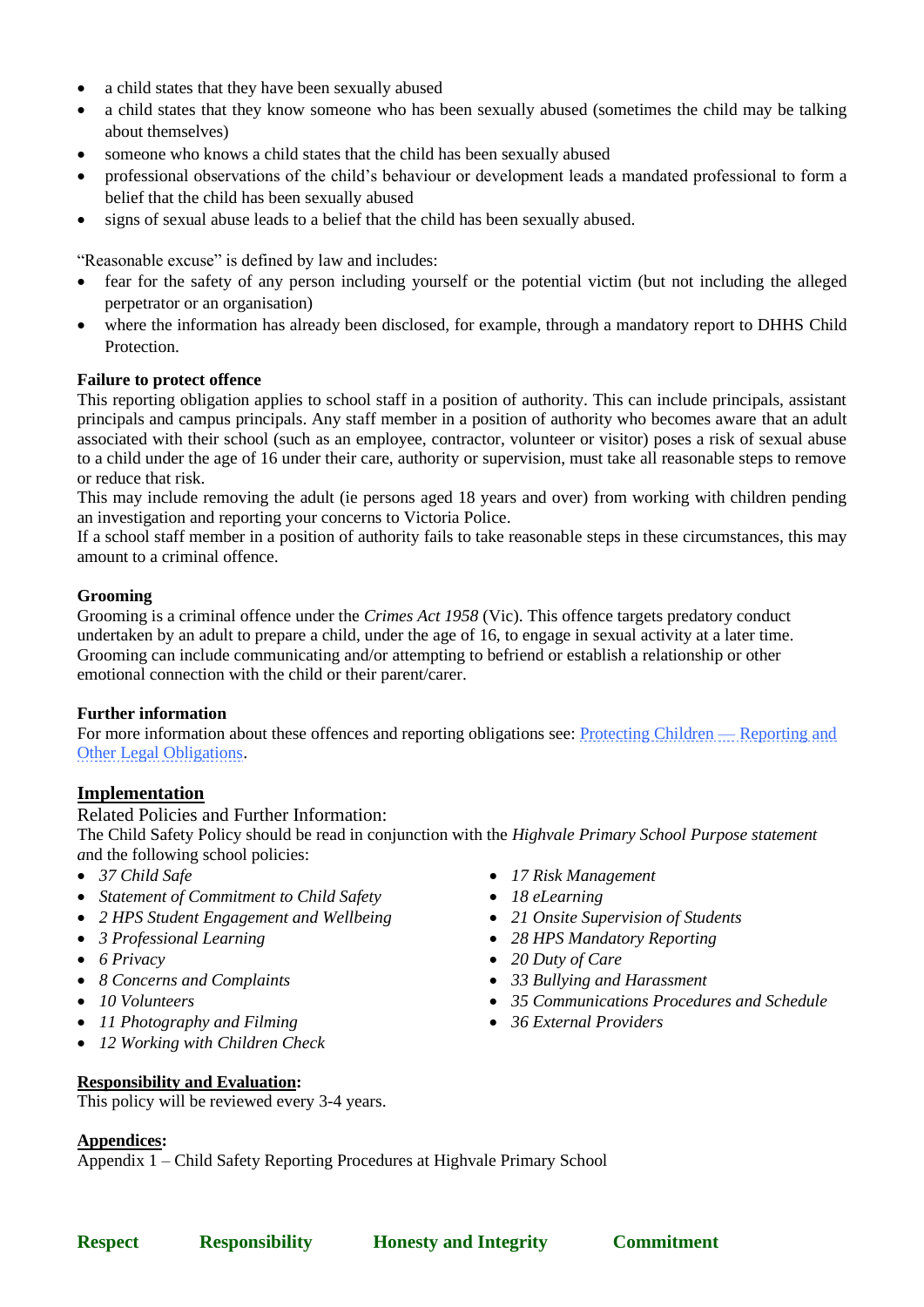# **Appendix 1 Child Safety Reporting Procedures at Highvale Primary School**

### **For students**

- All students should feel safe to speak to any staff member to raise any concerns about their safety or any other concerns that they have.
- If a student does not know who to approach at Highvale Primary School they should start with their class teacher or the assistant principal.
- All students, P-6 participate in the Tier 1 Concept Curriculum 'Strength and Wellbeing' and 'Change' units bi-annually on an alternating cycle. This includes a focus on enhancing child safety through a focus on normalising and encouraging help seeking behaviours. Key resources include DET Protect, Kids Helpline @ School and Family Life.
- The Positive Behaviour for Learning (PBL) team, together with our Student Representative Council (SRC), have created child friendly visual displays which include simple steps for students so they know who to talk to if they are feeling unsafe or have a concern.
- Through Cooperative Kids Activities are designed to promote knowledge & understanding of 'How to Be safe' each year e.g. DET Protect
- Regular reminders are provided at assembly using these visuals.
- School Council, Parent and Staff Training is provided annually to enhance Child Safety.

# **Managing disclosures made by students**

*When managing a disclosure you should:*

- listen to the student and allow them to speak
- stay calm and use a neutral tone with no urgency and where possible use the child's language and vocabulary (you do not want to frighten the child or interrupt the child)
- be gentle, patient and non-judgmental throughout
- highlight to the student it was important for them to tell you about what has happened
- assure them that they are not to blame for what has occurred
- do not ask leading questions, for example gently ask, "What happened next?" rather than "Why?"
- be patient and allow the child to talk at their own pace and in their own words
- do not pressure the child into telling you more than they want to, they will be asked a lot of questions by other professionals and it is important not to force them to retell what has occurred multiple times
- reassure the child that you believe them and that disclosing the matter was important for them to do
- use verbal facilitators such as, "I see", restate the child's previous statement, and use non-suggestive words of encouragement, designed to keep the child talking in an open-ended way ("what happened next?")
- tell the child in age appropriate language you are required to report to the relevant authority to help stop the abuse, and explain the role of these authorities if appropriate (for a young child this may be as simple as saying "I will need to talk to people to work out what to do next to help you").

## *When managing a disclosure you should AVOID:*

- displaying expressions of panic or shock
- asking questions that are investigative and potentially invasive (this may make the child feel uncomfortable and may cause the child to withdraw)
- going over the information repeatedly (you are only gathering information to help you form a belief on reasonable grounds that you need to make a report to the relevant authority)
- making any comments that would lead the student to believe that what has happened is their fault
- making promises to the child about what will occur next or that things will be different given the process can be unpredictable and different for each child depending on their circumstances (instead reassure them that you and others will do your best to help).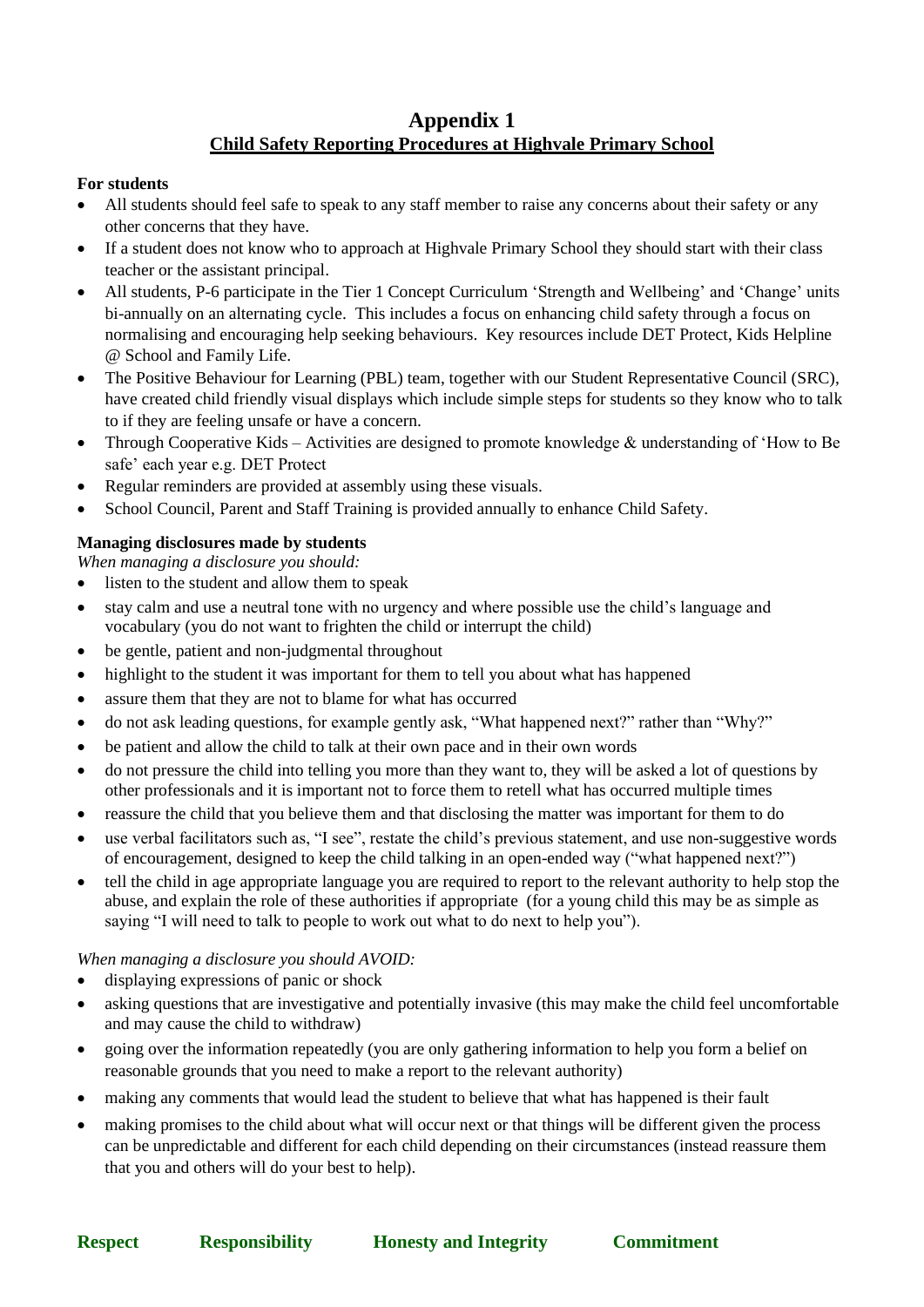# **General procedures**

Our school will follow the *Four Critical [Actions for Schools: Responding to Incidents, Disclosures and](https://www.education.vic.gov.au/Documents/about/programs/health/protect/FourCriticalActions_ChildAbuse.pdf)* 

*[Suspicions of Child Abuse](https://www.education.vic.gov.au/Documents/about/programs/health/protect/FourCriticalActions_ChildAbuse.pdf)* (Four Critical Actions) when responding to incidents, disclosures and suspicions of child abuse.

All staff at our school who believe that a child is in need of protection, even if it doesn't meet the threshold required for mandatory reporting or the staff member is not a mandatory reporter, should in the first instance, speak to the assistant principal or principal or should make the required reports to DHHS Child Protection and/or Victoria Police as necessary.

At our school the assistant principal who is the Primary Child Safety Officer will be responsible for monitoring overall school compliance with this procedure.

Nothing in this procedure prevents a staff member or any other person from reporting to the relevant authorities if they form a reasonable belief that a child is at risk of abuse.

#### **Reporting suspicions, disclosures or incidents of child abuse**

*Responsibilities of all school staff*

If a school staff member reasonably suspects or witnesses an incident of child abuse or receives a disclosure of child abuse, they must:

- If a child is at immediate risk of harm, separate alleged victims and others involved, administer first aid and call 000.
- Speak to the assistant principal or principal as soon as possible, who will follow the Four Critical [Actions.](https://www.education.vic.gov.au/Documents/about/programs/health/protect/FourCriticalActions_ChildAbuse.pdf)
- Make detailed notes of the incident or disclosure. Where practical use the [Responding to Suspected](https://www.education.vic.gov.au/Documents/about/programs/health/protect/PROTECT_Schoolstemplate.pdf)  [Child Abuse: Template](https://www.education.vic.gov.au/Documents/about/programs/health/protect/PROTECT_Schoolstemplate.pdf) and ensure that those notes are kept and stored securely in the School Security Room.
- If the staff member is a mandatory reporter and reasonably believes that a student has suffered physical and/or sexual abuse from which the child's parents have not protected the child, they must ensure that a report to DHHS Child Protection or Victoria Police has been made by the Child Safety Officer (assistant principal). If the report has not been made by another staff member, the mandatory reporter must make the report.
- If the staff member has formed a 'reasonable belief' that a sexual offence has been committed by an adult against a child, they must ensure that a report to Victoria Police has been made by the Child Safety Officer (assistant principal) If the report has not been made by another staff member, the staff member must make the report.

In circumstances where a member of the leadership team disagrees that a report needs to be made, but the staff member has formed a 'reasonable belief' that the child is in need of protection and/or has been the victim of sexual abuse, the staff member must still contact DHHS Child Protection and/or Victoria Police to make the report.

The principal and assistant principal are responsible for promptly managing the school's response to an incident, suspicion or disclosure of child abuse, and ensuring that the incident, suspicion or disclosure is taken seriously. The principal and assistant principal are also responsible for responding appropriately to a child who makes or is affected by an allegation of child abuse.

If the principal or assistant principal receives a report from a school staff member or member of the school community of a suspicion, disclosure or incident of child abuse, they must:

- Follow the [Four Critical Actions](https://www.education.vic.gov.au/Documents/about/programs/health/protect/FourCriticalActions_ChildAbuse.pdf) as soon as possible, including:
	- o Responding to an emergency
	- o Reporting to authorities/referring to services
	- o Contacting parents/carers and
	- o Providing ongoing support.
- Make detailed notes of the incident or disclosure, including actions taken, where practical using the [Responding to Suspected Child Abuse: Template](https://www.education.vic.gov.au/Documents/about/programs/health/protect/PROTECT_Schoolstemplate.pdf) and ensure that those notes are kept and stored